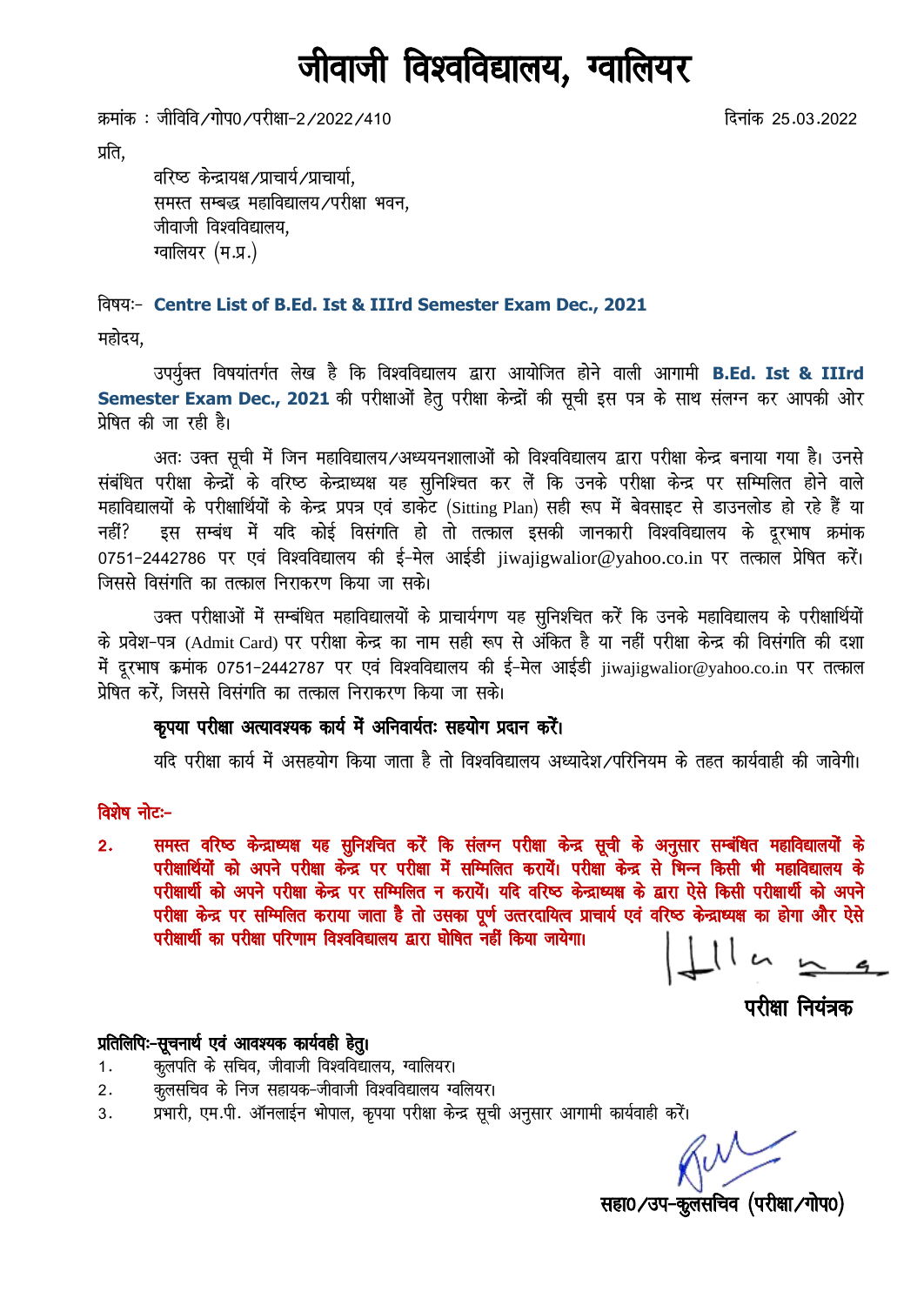**CENTER LIST OF B.ED. Ist & IIIrd SEMESTER EXAM DEC., 2021**

# \*\* GWALIOR DISTRICT \*\*

| ${E001}$                                                                         | <b>PARIKSHA BHAVAN, JIWAJI UNIVERSITY, GWALIOR</b>                                                                                                                                                                                                                                |
|----------------------------------------------------------------------------------|-----------------------------------------------------------------------------------------------------------------------------------------------------------------------------------------------------------------------------------------------------------------------------------|
| $\{G315\}$                                                                       | GOVT. P.G. COLLEGE OF EDUCATION, GWALIOR                                                                                                                                                                                                                                          |
| ${0299}$                                                                         | SHIV VIDYA SHIKSHA PRASAR SAMITI D.V.S. MAHAVIDYALAYA                                                                                                                                                                                                                             |
| ${0350}$                                                                         | GWALIOR COLLEGE OF EDUCATION, BARAUA, GWALIOR                                                                                                                                                                                                                                     |
| ${0353}$                                                                         | DELHI PUBLIC ACEDEMY, GWALIOR                                                                                                                                                                                                                                                     |
| {0367}                                                                           | SHRI SIDHI VINAYAK MAHAVIDYALAY, NEW HIGH COURT, ALKAPUR, GWALIOR                                                                                                                                                                                                                 |
| ${6614}$                                                                         | MADHAV COLLEGE, GWALIOR                                                                                                                                                                                                                                                           |
| ${0709}$                                                                         | ADITYA COLLEGE TECH. SEIENCE & EDUCATION, BARUA                                                                                                                                                                                                                                   |
| ${9848}$                                                                         | SANT YOGI MANSINGH COLLEGE OF EDUCATION, GWALIOR                                                                                                                                                                                                                                  |
| ${1015}$                                                                         | CI COLLEGE OF EDUCATION, MORAR, GWALIOR                                                                                                                                                                                                                                           |
| ${1075}$                                                                         | SANSKAR INSTITUTE OF PROFESSIONAL STUDIES                                                                                                                                                                                                                                         |
| ${P211}$                                                                         | BHARTIYA VIDYA MANDIR COLLEGE OF MANAGEMENT EDUCATION, DARPAN COLONY, GWALIOR                                                                                                                                                                                                     |
| ${P218}$                                                                         | SUBHAS CHANDRA BOSE COLLEGE                                                                                                                                                                                                                                                       |
| {P750}                                                                           | MPS EDUCATION COLLEGE, CHAR SHAHAR KA NAKA, GWALIOR                                                                                                                                                                                                                               |
| {B006}                                                                           | CRM IN INST. FO TEACHER EDUCATION GWALIOR                                                                                                                                                                                                                                         |
| ${BO07}$                                                                         | HINDUSTAN COLLEGE OF TEACHER EDUCATION GWALIOR                                                                                                                                                                                                                                    |
| ${674}$                                                                          | <b>INSTITUTE OF LAW, JIWAJI UNIVERSITY, GWALIOR</b>                                                                                                                                                                                                                               |
| ${1016}$                                                                         | D.P. SINGH SHIKSAH MAHAVIDYALAYA, GWALIOR                                                                                                                                                                                                                                         |
| ${1034}$                                                                         | K.B.M. COLLEGE OF EDUCATION, BARUA, GWALIOR                                                                                                                                                                                                                                       |
| ${1166}$                                                                         | MISSIL COLLEGEG OF EDUCATION, BARAUA, DIST. GWALIOR                                                                                                                                                                                                                               |
| ${P209}$                                                                         | BOSTON COLLEGE FOR PROFESSIONAL STUDIES                                                                                                                                                                                                                                           |
| ${745}$                                                                          | <b>PARYATAN BHAWAN, JIWAJI UNIVERSITY, GWALIOR</b>                                                                                                                                                                                                                                |
| ${BO08}$                                                                         | OM INSTITUTE OF TECHNICAL IN TEACHERS EDUCATION, GWALIOR                                                                                                                                                                                                                          |
| ${0305}$                                                                         | SARDAR GYAN SINGH MEMORIAL COLLEGE, BADA GAON, MORAR, GWALIOR                                                                                                                                                                                                                     |
| ${0357}$                                                                         | SHRI VAISHNAV INSTITUTE OF TECHNOLOGY & MANAGEMENT (SVITM), GWALIOR                                                                                                                                                                                                               |
| ${0359}$                                                                         | SHRI VAISHNAV COLLEGE OF EDUCATION, RAIRU, GWALIOR                                                                                                                                                                                                                                |
| ${678}$                                                                          | <b>INSTITUTE OF PHARMACY, JIWAJI UNIVERSITY, GWALIOR</b>                                                                                                                                                                                                                          |
| ${0372}$                                                                         | R.S.C. COLLEGE, GWALIOR                                                                                                                                                                                                                                                           |
| ${1031}$                                                                         | JAI SHREE SHYAM COLLEGE OF EDUCATION, CHINOR, GWALIOR                                                                                                                                                                                                                             |
| {1494}                                                                           | SMT RAMDEVI COLLEGE OF EDUCATION, BAMOR                                                                                                                                                                                                                                           |
| ${G304}$                                                                         | <b>GOVT. M.L.B. COLLEGEOF EXCELLENCE, GWALIOR</b>                                                                                                                                                                                                                                 |
| ${P931}$                                                                         | N.Y. COLLEGE OF EDUCATION BHITARWAR, GWALIOR                                                                                                                                                                                                                                      |
| ${0270}$                                                                         | JAIN COLLEGE. OPP LITTIL ANGELS HIGH SCHOOL GUDI GUDA NAKA ROAD CHIRWAI                                                                                                                                                                                                           |
| {0304}                                                                           | MAA KAILA DEVI COLLEGE OF EDUCATION, SHIVPURI LINK ROAD, GWALIOR                                                                                                                                                                                                                  |
| {0307}                                                                           | VEENA VADINI TEACHER TRAINING COLLEGE, JIWAJIGANJ, GWALIOR                                                                                                                                                                                                                        |
| ${0310}$                                                                         | SHIVNATH SINGH COLLEGE, SHIVPURI LINK ROAD, GWALIOR                                                                                                                                                                                                                               |
| {0349}                                                                           | ANSH COLLEGE OF EDUCATION, KEDARPUR, GWALIOR                                                                                                                                                                                                                                      |
| ${G315}$                                                                         | GOVT. P.G. COLLEGE OF EDUCATION, GWALIOR (GOVT. B.ED. COLLEGE)                                                                                                                                                                                                                    |
| ${0653}$                                                                         | RAJIV GANDHI VOC.& TRAINING COLLEGE, GWALIOR                                                                                                                                                                                                                                      |
| ${1012}$                                                                         | CARE COLLEGE OF EDUCATION, KULETH, GWALIOR                                                                                                                                                                                                                                        |
| ${1032}$                                                                         | JB INSTITUTE OF TEACHER EDUCATION, KEDARPUR, GWALIOR                                                                                                                                                                                                                              |
| ${1159}$                                                                         | MAA KAILADEVI INSTITUTE, GWALIOR                                                                                                                                                                                                                                                  |
| ${AO24}$                                                                         | <b>J.C. MILLS GIRLS COLLEGE, GWALIOR</b>                                                                                                                                                                                                                                          |
| ${P879}$                                                                         | INDRAPRASTHA INSTITUTE OF TECHNOLOGY AND MANAGMENT COLLEGE, GHATIGAON, GWALIOR                                                                                                                                                                                                    |
| {P882}                                                                           | VANDE MAATRAM COLLEGE OF EDUCATION, MOTIJHIL, GWALIOR                                                                                                                                                                                                                             |
| ${G307}$                                                                         | DR. BHAGWAT SAHAY GOVT. COLLEGE, GWALIOR                                                                                                                                                                                                                                          |
| ${0722}$                                                                         | HICT COLLEGE, TANSEN ROAD, HAZIRA, GWALIOR                                                                                                                                                                                                                                        |
| ${0729}$                                                                         | AWADH MADHAV NURSING COLLEGE GWALIOR                                                                                                                                                                                                                                              |
| ${0813}$                                                                         | S.D.S. MAHAVIDYALAYA                                                                                                                                                                                                                                                              |
| ${1069}$                                                                         | S.M.Y. COLLEGE OF EDUCATION                                                                                                                                                                                                                                                       |
| ${A023}$<br>${BO04}$<br>${BO05}$<br>${1092}$<br>${1056}$<br>${1068}$<br>${P006}$ | (GOVT. AIDED)<br><b>MAHARAJA MANSINGH COLLEGE, GWALIOR</b><br>VEE ACADMY, GWALIOR<br>BRILLIENT INTITUTE OF PROFESSIONAL STUDIES, GWALIOR<br>SHRI VYANKATESH EDUCATION ACADEMY<br>R.A.B. SHIKSHA MAHAVIDYALAYA<br>S.K.S. COLLEGE, BARAUA, GWALIOR<br>IDEAL COLLEGE BARAUA, GWALIOR |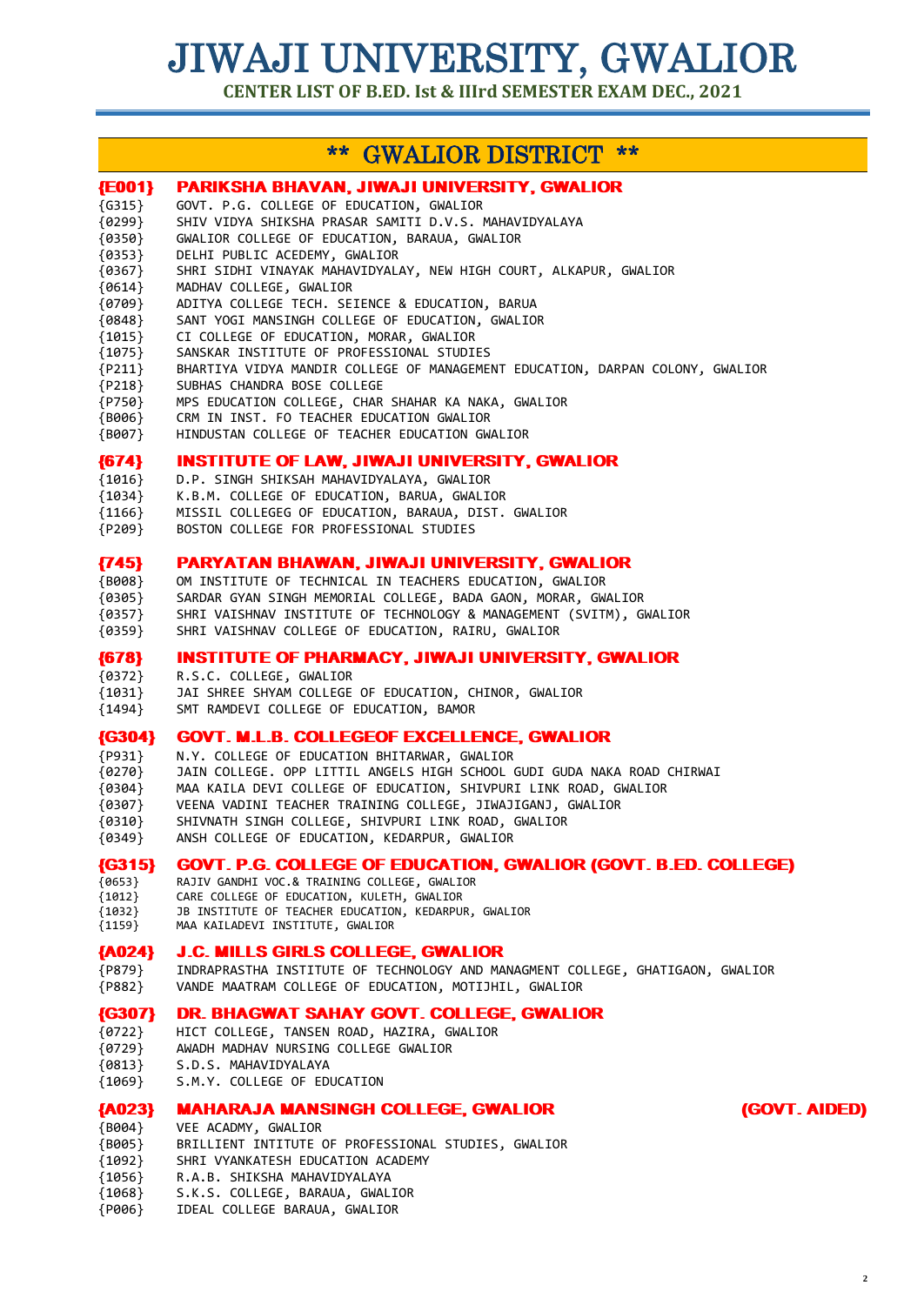**CENTER LIST OF B.ED. Ist & IIIrd SEMESTER EXAM DEC., 2021**

| ${G303}$ | <b>S.M.S. GOVT. MODEL SCIENCE COLLEGE, GWALIOR</b>                |               |
|----------|-------------------------------------------------------------------|---------------|
| ${0316}$ | MAHATMA GANDHI COLLEGE OF EDUCATION, SHIVPURI LINK ROAD, GWALIOR  |               |
| ${0318}$ | SHRI R.N.S. SHIKSHA MAHAVIDHYLAYA, SITHOLI, GWALIOR               |               |
| ${0345}$ | SUN INSTIUTE OF TECHERS EDUCATION, GAWLIOR                        |               |
| ${9387}$ | NAGAJI INSTITUTE OF TEACHER'S EDUCATION, GWALIOR                  |               |
| ${0656}$ | IATS COLLEGE, GWALIOR                                             |               |
| ${P889}$ | SHRI RAMNATH SINGH MAHAVIDHYALAYA, SITHOLI, GWALIOR               |               |
| ${P721}$ | SHRI RAMNATH SINGH MAHAVIDHYALAYA, GWALIOR                        |               |
| ${1351}$ | LORD COLLEGE OF STUDIES, MAKODA, GWALIOR                          |               |
| ${P896}$ | INSTITUTE OF PROFESSIONAL & TECHNICAL EDUCATION, PIPROLI, GWALIOR |               |
| ${P907}$ | VIJYARAJE COLLEGE OF EDUCATION, TURARI, GWALIOR                   |               |
| ${P913}$ | C.B.S. GROUP OF EDUCATION, VILLAGE-MADANPURA, GWALIOR             |               |
| ${P257}$ | DIVINE INTERNATIONAL GROUP OF INSTITUTE GWALIOR                   |               |
| {0358}   | NATIONAL EDUCATION COLLEGE, SHIVPURI LINK ROAD, GWALIOR           |               |
| {0751}   | BALAJI INSTITUTE OF PROFESSIONAL STUDIES, JHANSI ROAD, GWALIOR    |               |
| ${A021}$ | <b>MADHAV COLLEGE, GWALIOR</b>                                    | (GOVT. AIDED) |
| ${0369}$ | ARYAN COLLEGE OF EDUCATION, MORAR, GWALIOR                        |               |
| ${6421}$ | GOPESH COLLEGE OF EDUCATION, C.P. COLONLY, MORAR                  |               |
| ${0657}$ | AMAR BHARATIYA COLLEGE, DHANELI, GWALIOR                          |               |
| ${1009}$ | ARYANSH COLLEGE, C.P. COLONY, MORAR, GWALIOR                      |               |
| ${1070}$ | S.R. MAHAVIDHYALAYA, MORAR, GWALIOR                               |               |
| ${1113}$ | VIDYAVATI COLLEGE, BHANPURA, MORAR, GWALIOR                       |               |
| ${P251}$ | RISHIKUL GROUP OF COLLEGE                                         |               |
| ${BO09}$ | INSTITUTE OF ADVANCED TECHNOLOGY & SCIENCE, ADITYAPURAM, GWALIOR  |               |
| ${P944}$ | IDEAS INSTT. OF TEACHERS EDUCATION, KHERIYA, KESHAR, GWALIOR      |               |

### {A022} P.G.V. COLLEGE, GWALIOR (GOVT. AIDED)

{0844} SHRI JHULELAL SCIENCE COLLEGE, LASHKAR, GWALIOR

- {0089} BHAGWATI INSTITUTE OF PROFESSIONAL STUDIES, GWALIOR
- {1160} N.R.I. COLLEGE OF EDUCATION, GWALIOR
- ASTHA COLLEGE OF EDUCATION, GWALIOR

#### {G302} V.R.G. GOVT. GIRLS COLLEGE, MORAR, GWALIOR

- {1053} PIPS COLLEGE, GWALIOR
- {1104} TEXAS EDUCATION COLLEGE, KEDARPUR, GWALIOR
- JAIN INSTITUTE, GWALIOR
- {1177} TIRUPATI COLLEGE OF MANAGEMENT AND SCIENCE, GRAM CHAKRAIPURA, AGRA JHANSI HIGHWAY, GWALIOR
- {P230} INSTITUTE OF PROFESSIONAL STUDIES, SHIVPURI LINK ROAD, GWALIOR
- {P723} K.S. EDUCATION COLLEGE, GUDI GUDA KA NAKA, LASHKAR, GWALIOR
- {0322} S.R. COLLEGE OF EDUCATION, GWALIOR

#### {G301} GOVT. S.L.P. P.G. COLLEGE, MORAR, GWALIOR

- {P754} PRESTON COLLEGE, MORAR, GWALIOR
- {0360} PRESTON COLLEGE, MORAR
- {P930} ADARSH COLLEGE OF EDUCATION, BADA GAON, GWALIOR
- {P938} SHRI RADHA VALLABH COLLEGE OF EDUCATION, RATWAI MORAR, GWALIOR
- {P939} DIKSHA PROFESSIONAL ACADEMIC BARAUA, GWALIOR
- {2252} SHRI RAM COLLEGE GWALIOR

### {G311} GOVT. VRINDA SAHAY P.G. COLLEGE, DABRA

- {0394} GAUTAM COLLEGE, DABRA
- {0663} MAHARASHI VEDVYAS COLLEGE, JANGIPURA, DABRA
- {0665} SHEETLA SHIKSHA COLLEGE, DABRA
- {P890} RISHI GALAV SHIKSHA MAHAVIDHYALAYA, DABRA
- {1169} KAMTANATH B.ED. COLLEGE RUN BY LATE SHRI GANESHRAM EDUCATION, DABRA, GWALIOR
- {B012} SHEETLA SHIKSHA COLLEGE, DABRA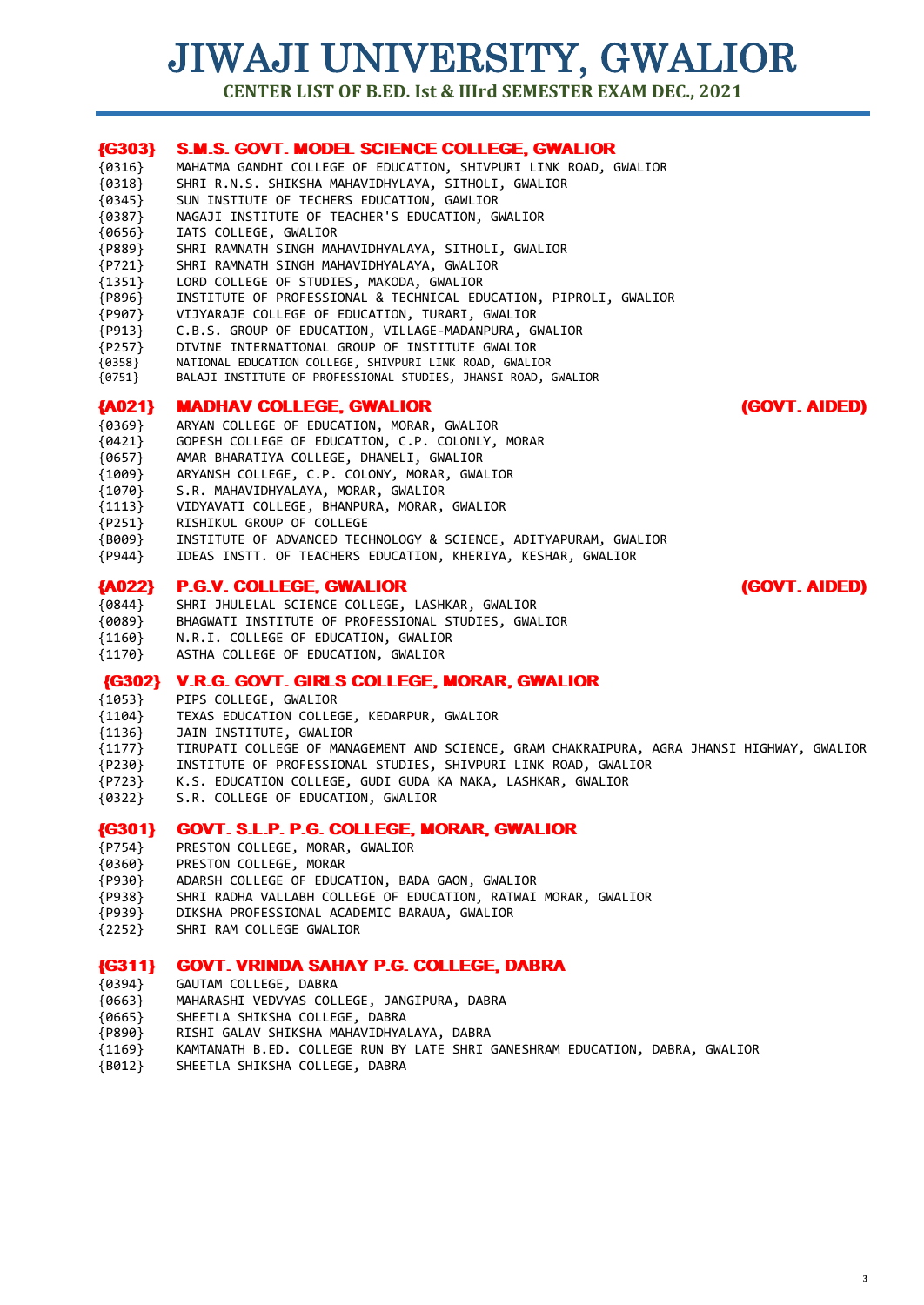**CENTER LIST OF B.ED. Ist & IIIrd SEMESTER EXAM DEC., 2021**

# \*\* DATIA DISTRICT \*\*

# {G401} GOVT. P.G. COLLEGE, DATIA

| ${0330}$      | SHRI RAWATPURA SARKAR VIGYAN EVAM SHIKSHA MAHAVIDYALAY, DATIA                     |
|---------------|-----------------------------------------------------------------------------------|
| ${0331}$      | N.S. MEMORIAL COLLEGE OF SCIENCE & STUDIES BHANDER, DATIA                         |
| ${0334}$      | GURUKUL SHIKSHA MAHAVIDYALAY, DATIA                                               |
| ${0348}$      | SHRI SWAMIJI MAHARAJ COLLEGE OF EDUCATION, DATIA                                  |
| ${1064}$      | S B COLLEGE                                                                       |
| ${1074}$      | SAI KRIPA COLLEGE OF EDUCATION RUN BY INDERGARH                                   |
| ${1082}$      | SRI INSTITUTE OF EDUCATION RUN BY SHRI RAMRAJA SARKAR LOK KALYAN TRUST            |
| ${1179}$      | JAI MAA PITAMBARA COLLEGE OF EDUCATION, GWALIOR ORAD GOVINDPUR BAROUNI JILA DATIA |
| ${0389}$      | RADHA KRISHANA COLLEGE, DATIA                                                     |
| ${0392}$      | RADHA KRISHNA B.ED. COLLEGE, CIVIL LINE DATIA                                     |
| <b>{G402}</b> | <b>GOVT. GIRLS COLLEGE, DATIA</b>                                                 |
| ${1202}$      | RASS J B COLLEGE                                                                  |
| ${P895}$      | PITAMBARA COLLEGE OF EDUCATION BHANDER ROAD, DATIA                                |
| ${P910}$      | LORD KRISHNA COLLEGE OF EDUCATION, DATIA                                          |
| ${P929}$      | ANJUMAN COLLEGE OF EDUCATION, CHAROKHRA, SEONDHA, DATIA                           |
|               |                                                                                   |

- 
- {B002} SADGURU COLLEGE OF EDUCATION, INDERGARH, DATIA
- {P933} RADHA KRISHNA COLLEGE, INDERGARGH, DATIA
- {1342} SHRI KRISHNA MAHAVIDHYALAYA, DATIA

# \*\* SHIVPURI DISTRICT \*\*

#### {G501} S.M.S. GOVT. P.G. COLLEGE, SHIVPURI

- {0383} KESHAV MAHAVIDYALAY, SHIVPURI
- {0386} MAT COLLEGE OF EDUCATION, SHIVPURI
- {0814} SWAMI VIVEKANAND COLLEGE OF PROFESSIONAL STUDIES
- {0862} SPS ACADEMY
- {1045} MSPM COLLEGE OF EDUCATION
- {1063} RATAN SHIKSHA MAHAVIDYALAYA
- {1098} SUNRISE COLLEGE RUN BY KANHA EDUCATION SOCIETY
- {1182} K.M. COLLEGE, MOHRIKALA, KATTHA MILL, SHIVPURI
- {P918} LAXMAN SETH EDUCATION COLLEGE, DINARA, KARERA, SHIVPURI
- {2241} AMBIKA INSTITUTE OF TEACHERS EDUCATION, SHIVPURI

\*\* GUNA DISTRICT \*\*

#### {G601} GOVT. P.G. COLLEGE, GUNA

- {0382} RAMKRISHNA SHIKSHA MAHAVIDYALAY, GUNA
- {0398} SONALI COLLEGE, GUNA
- {0406} YUVA VYAVASAYIK SHIKSHA MAHAVIDHYALAY, GUNA
- {1038} LATE SHRI SINGH SHARMA SHIKSHA
- {P193} GANDHI VOCATIONAL COLLEGE
- {P924} OMKAR COLLEGE OF PROFESSIONAL STUDIES, GUNA
- {B003} MALWA COLLEGE OF EDUCATION, CHACHODA-BEENAGANJ, GUNA
- {P195} DIVYANSH COLLEGE, GUNA<br>{P941} SRIPS COLLEGE OF EDUCA
- SRIPS COLLEGE OF EDUCATION, VILLAGE-DUMELA, BAMORI, GUNA

### {G609} GOVT. COLLEGE, RADHOGARH (GUNA)

{0371} H.I.T.T. COLLEGE RAGHOGARH

# \*\* ASHOKNAGAR DISTRICT \*\*

### {G603} GOVT. NEHRU DEGREE COLLEGE, ASHOKNAGAR

- {0055} SPS ACADEMY COLLEGE OF EDUCATION
- {0351} YUVA VYAVSAIK SHIKSHA MAHAVIDYALAY, ASHOKNAGAR
- {0509} SHRI DWARIKA PRASAD YADAV MAHAVIDHLAYA, ASHOK NAGAR
- {B001} URDESH SIKSHA MAHAVIDHYALAYA, ISHAGARH, ASHOKNAGAR
- {P978} CITY PUBLIC COLLEGE OF EDUCATION, SHADHORA, ASHOKNAGAR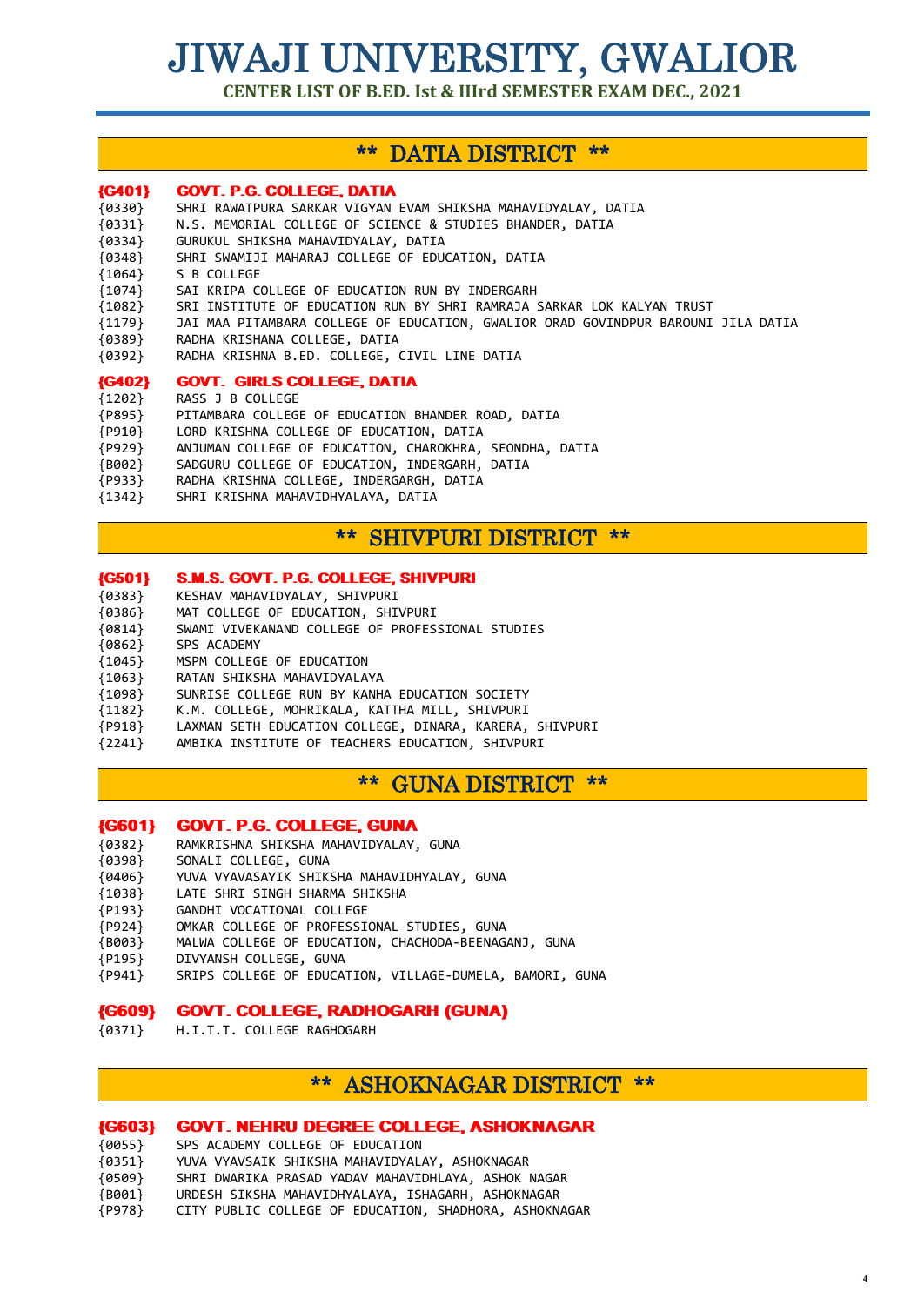**CENTER LIST OF B.ED. Ist & IIIrd SEMESTER EXAM DEC., 2021**

# \*\* SHEOPUR DISTRICT \*\*

# {G103} GOVT. P.G. COLLEGE, SHEOPURKALAN

- {0059} J.M. COLLEGE OF EDUCATION
- SHEOPUR INSTITUTE OF PROFESSIONAL STUDIES, SHEOPUR
- {P575} OM SHIV COLLEGE, KARAHAL, SHEOPUR
- {P899} BHOOMI COLLEGE OF EDUCATION, KARAHAL, SHEOPUR
- {P932} GYANDEEP COLLEGE OF EDUCATION, VIJAYPUR, SHEOPUR
- {P937} KUNO COLLEGE OF EDUCATION, KARHAL, SHEOPUR
- {2246} AYUSHRAJ COLLEGE OF EDUCATION, SHEOPUR
- {2247} LAKSHYA INSTITUTE OF EDUCATION, SHEOPUR
- {P992} PRATAP COLLEGE OF EDUCATION, BARODA, SHEOPUR

# \*\* BHIND DISTRICT \*\*

### {G201} GOVT. M.J.S. COLLEGE, BHIND

- {0021} SHRI RAWATPURA SARKAR COLLEGE OF EDUCATION, RAWATPURA DHAM
- {0044} OASIS IMPERIAL COLLEGE OF EDUCATION
- {0107} NEEL KANTH SHIKSHA MAHAVIDHYALAYA VIKRAMPURA WARD
- {0114} VIDYAWATI COLLEGE, VIKRAMPURA, BHIND
- {0293} KAMAL SINGH COLLEGE
- {0301} ASHOK KUSUM COLLEGE OF EDUCATION, BHIND
- {0327} RAMSWAROOP SHIKSHA MAHAVIDYALAY, BHIND
- {P674} PATIRAM SHIVHARE INSTITUTE OF TEACHER EDUCATION, GWALIOR ROAD, BHIND
- {0538} PATIRAM SHIVHARE COLLEGE, BHIND
- {0539} ROSHAN LAL DAIPURIYA COLLEGE, SURPURA, BHIND
- {1492} R L D COLLEGE, UDODPURA

#### {G202} GOVT. GIRLS COLLEGE, BHIND

{0532} CHOUDHARY DILIP SINGH GIRLS COLLEGE, BHIND {0533} CHOUDHARY YADUNATH SINGH SIKSHA MAHAVIDHYALAY, BHIND {P725} K S COLLEGE {0366} SUN INSTITUTE OF TEACHERS EDUCATION, LAHAR

#### {A003} JAIN DEGREE COLLEGE, BHIND (GOVT. AIDED)

- {1107} UDAY EDUCATION COLLEGE
- {1398} VIVEKANAND COLLEGE, DABOH
- {P042} SHRI RAMNATH SINGH COLLEGE, GORMI
- {P886} APEX MAHAVIDHYALAYA GOHAD BHIND
- {0818} RAVISHANKAR COLLEGE OF EDUCATION, RAWATPURA ASHRAM, BHIND
- {1156} MATA PRASAD TIWARI COLLEGE, GORMI, BHIND
- {1348} APEX MAHAVIDYALAYA, GOHAD
- { } SHRI KESHAV SINGH COLLEGE, MOU, BHIND
- {1066} SPS INSTITUTE OF PROFESSIONAL STUDIES, MEHAGAON, BHIND
- {P947} SARDAR DEVE SHISKHA MAHAVIDHYALAYA, BHIND
- {1137} BANKHANDESHWAR SHIKSHA MAHAVIDYALAYA, BHIND
- {0363} N R INSTITUTE OF EDUCATION
- {0385} SIDDHI VINAYAK COLLEGE, BHIND
- {0291} SHRI SHANTI KISHOR SHIKSHA MAHAVIDHYALAYA
- {0077} SWAMI VIVEKANAND COLLEGE

#### {A004} KUSUMBAI JAIN GIRLS COLLEGE, BHIND (GOVT. AIDED)

- {0737} VIDYA VAHINI SHIKSHA MAHAVIDYALAYA, YADUNATH NAGAR, BHIND
- {1077} SHIV SHIKSHA MAHAVIDYALAYA
- {0346} JAGADGURU SHANKRACHARYA SHIKSHA COLLEGE, BHIND
- {0340} MRITUNJAY MAHAVIDYALAY, BHIND

**5**